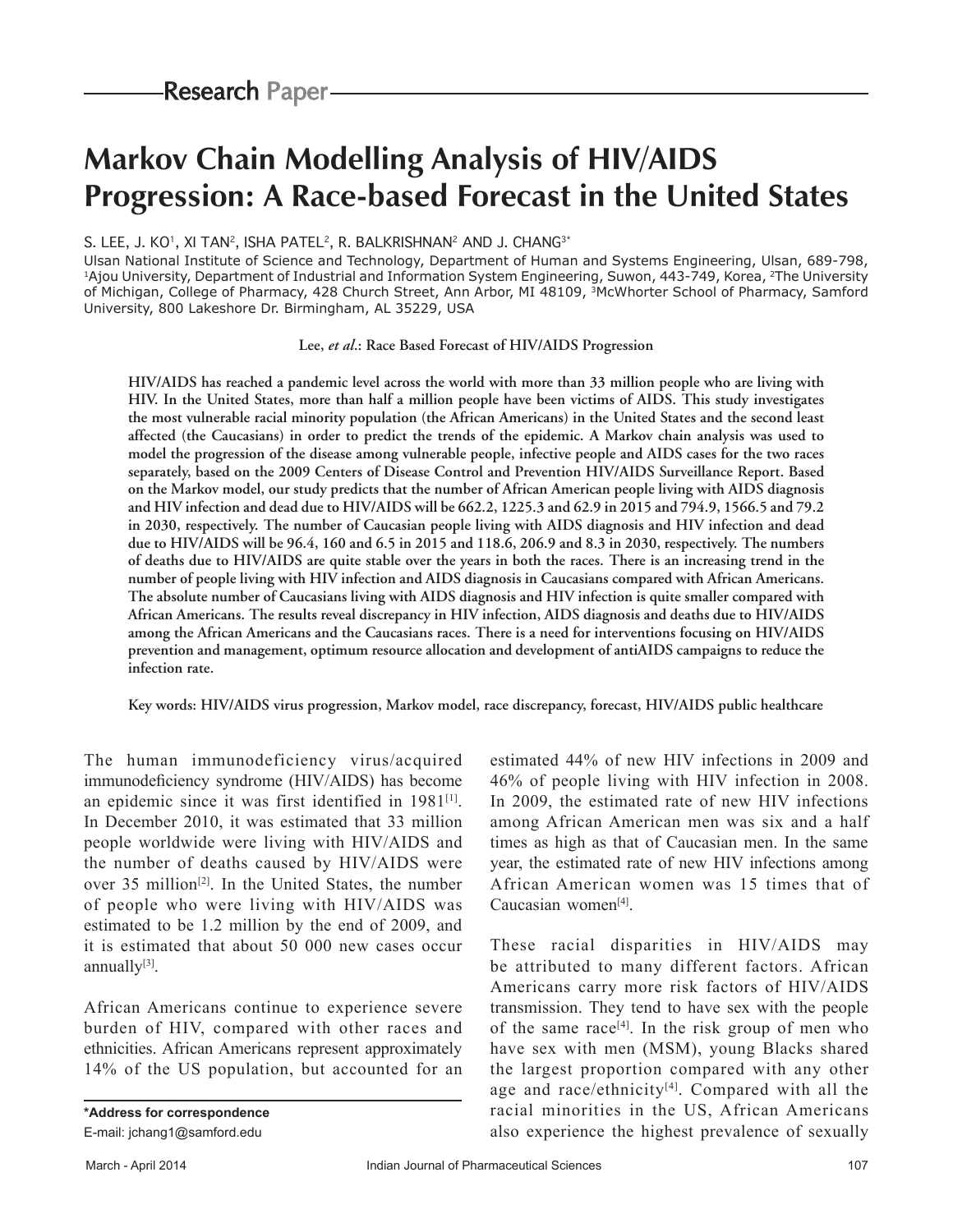transmitted infections (STDs)<sup>[4]</sup>. Moreover, 20% of the infected people in the US were unaware of their HIV/AIDS status[3]. African Americans tend to have more negative perceptions regarding HIV diagnosis tests[3]. This may increase delayed diagnosis, delayed treatment, under-recognition and may further worsen the transmission. Other factors associated with racial disparities in HIV/AIDS include socioeconomic, cultural, religious and social influences that contribute to stigma and discrimination. Some of the racial disparities in HIV/AIDS have decreased over time. However, racial differences still exists with regards to HIV/AIDS disease management in US.

Although current treatments, such as highly active antiretroviral therapy (HAART), have successfully improved the survival and life expectancies in HIV/AIDS population, the epidemic continues to affect newer populations and remain prevalent among those who have already experienced this epidemic<sup>[3]</sup>. Therefore, it is necessary to focus efforts on both treatment advancement and disease prevention measures to reduce racial disparities. Our study will utilise a Markov chain model to predict the trends of the epidemic among the African Americans and Caucasians separately. Forecasting the progression of HIV/AIDS spread plays an important role in controlling disease transmission and alleviating health disparities. Given the growing threat of limited resources in the society, especially in the health care system and public health system, the projection of the future epidemic can help us to optimise resource allocation and design efficient, economical, timely health policies targeting the high risk populations and high prevalence areas.

A Markov process is a type of stochastic processes in which a system changes in a random manner between different states, at regular or irregular intervals[5]. Markov chain modelling has been applied to a number of studies in the medical field over the years to predict and estimate random or uncertain events associated with specific probabilities of occurrence. Some practical applications have been observed in analysis of genetics, particularly in sickle cell anaemia, determining efficacy of noninsulin‑dependent diabetes in a population of patients $[6]$ , predicting outcomes of dialysis treatment/kidney transplants in patients[7] and analysing longitudinal disease progression for liver cancer<sup>[8]</sup>, breast cancer<sup>[9]</sup>, bronchiolitis obliterans syndrome<sup>[10]</sup> and Alzheimer's disease $[11]$ , among others.

With the aim of contributing to the epidemiological surveillance of HIV/AIDS, Bature *et al.*[12] described a Markov chain model that was used to track the movement of the virus from one generation to another in a period of 20 years. Sweeting *et al.*[13] applied multistate Markov modelling to explain the rate at which the Hepatitis C disease progresses. Observational data on 1306 patients in Trent, England was collected from 1991 to 2006 and used for the longitudinal study. Debanne *et al*. [14] developed a multivariate Markov chain model to project tuberculosis (TB) progression in the US from the 1980s to 2010 among different races in the country.

Although previous studies have modelled disease progress and transmission dynamics using Markov models[15-18], few have focused on epidemiological disease progression at a macro level of total populations through Markov models. The prediction of both incidence and prevalence of HIV/AIDS, made using the Markov model, will help in planning and calibrating adequate surveillance systems, as well as in allocating public health resources and in targeting intervention and treatment plans.

# **MATERIALS AND METHODS**

In this study, the HIV/AIDS progression is assumed to follow a discrete time Markov chain with stationary transition probabilities, which is represented as:  $\{X(t), t \in T\}$  with time index set  $T = \{0,1,\dots\}$ and a finite state space  $S = \{S_1, S_2, \dots, S_N\}$ . This model satisfies the following the Markovian  $\text{property:} \quad P\big\{X(t) = S_i | X(t-1) = S_j, X(t-2) = S_k, \dots \big\}$  $= P\left\{X(t) = S_i | X(t-1) = S_j \right\}$  (1) for all *t* and all possible states. This Markovian property means that the probability of the random variable *X (t*) being in state  $S_i$  at time *t* depends only on the variable's state  $S_i$  at time  $t-1$ , but not on states at previous points in time. In other words, it does not depend on how the system has led to the current state. Thus, for a Markov process, the state of the process at a given time contains all the information about the past evolution of the process which is of use in predicting its future behaviour[5].

We assume that epidemiological disease progression in individuals at large follows the Markovian property. This assumption enables us to model and simulate the epidemic as a Markov chain through which HIV-infected individuals' progress to AIDS and death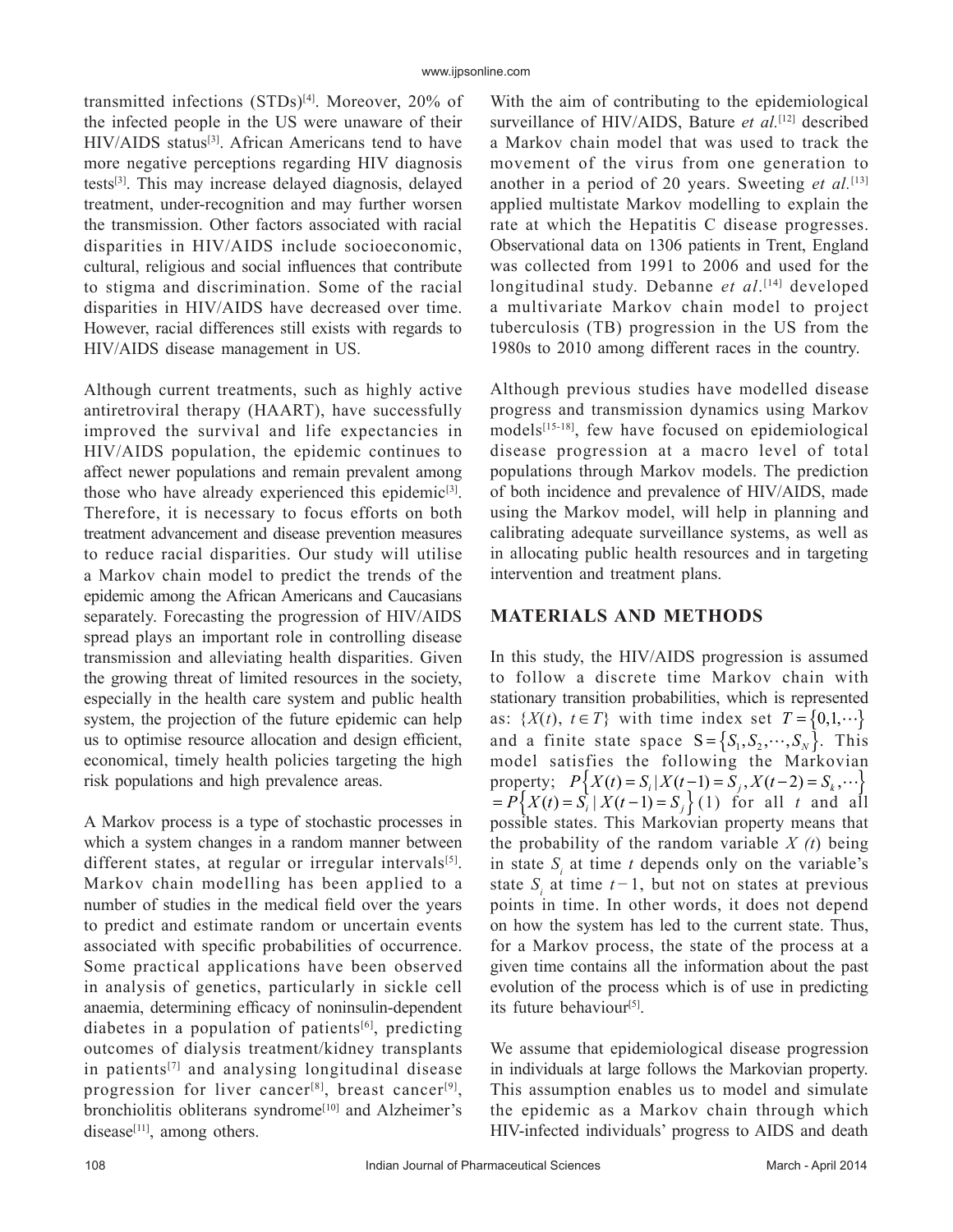over time. The Markov model can provide a useful tool to analyse or model a stochastic progression behaviour despite insufficient historical data points. Thus, we will use it in our study to predict future trends of HIV/AIDS progression so that health policies can be framed in advance to contain its associated costs and manage it.

## **Markov model analysis and verification:**

The states to be modelled in this paper are  $S_i$ : The rate of vulnerable people (V);  $S_2$ : The rate of people with HIV diagnosis (H);  $S_3$ : The rate of people with AIDS diagnosis (A); and  $S_4$ : The rate of deaths from the HIV/AIDS virus (D) where these rates were computed by dividing the numbers of cases reported by the population for that year and multiplying by 100 000.

The states in fig. 1 represent four different stages of the progression of the disease among vulnerable, HIV infective, clinical AIDS persons and death. The transient states are  $S_1$ ,  $S_2$  and  $S_3$  while the recurrent absorbing state is  $S_4$ . Transitions between these states will be modelled separately for the African Americans and Caucasians.

Note that the transition from state  $S_1$  to state  $S_3$ cannot occur clinically. However, the transition from state  $S_1$  to state  $S_3$  includes people whose diagnoses of HIV infection and AIDS were made at the same time or those whose AIDS diagnosis after a diagnosis of HIV infection was made within a year, because the time epoch of this model is one year (i.e. a census is taken every year). The transition from state  $S_2$  to state  $S_3$  includes HIV diagnosed people who eventually



**Fig. 1: Transition diagram for the Markov Chain.**

**S (states) represents four different stages of the progression of the disease among vulnerable, HIV infective, clinical AIDS persons, and death. The transient states are S1, S2 and S3, while the recurrent absorbing state is S4. Transitions between these states will be modelled separately for the African Americans and Caucasians.**

developed AIDS. The values of  $p_{24}$  and  $p_{34}$  represent the transition probability from HIV diagnosis and AIDS diagnosis to death, respectively.

The state probabilities of the states  $S_2$ ,  $S_3$  and  $S_4$ calculated from the above Markov model will be proportional to the rate of persons living with a diagnosis of HIV, persons living with an AIDS diagnosis and deaths with HIV/AIDS, respectively. The state probability information will be used to estimate transition probabilities and to validate the Markov models.

## **Data for HIV/AIDS:**

The data used for this study was collected over a period of 4 years (2006–2009) from the Centers of Disease Control and Prevention (CDC) database and Prevention HIV/AIDS Surveillance Report 2009 from the 40 US states<sup>[3]</sup>. Data was given as the rate  $r$  per 100 000 people for each category. These rates were computed by dividing the numbers of cases reported by the population for that year and multiplying by 100 000. Table 1 displays the estimated rates for African Americans and Caucasians, respectively.

#### **TABLE 1: ESTIMATED RATES FOR AFRICAN AMERICANS AND CAUCASIANS IN THE YEAR 2006‑2009**

| ZUUU-ZUUJ                                                  |       |       |       |      |
|------------------------------------------------------------|-------|-------|-------|------|
| <b>Estimated rates for African</b><br>Americans/Caucasians | 2006  | 2007  | 2008  | 2009 |
| African Americans                                          |       |       |       |      |
| Diagnoses of HIV                                           | 65.7  | 65.7  | 67.4  | 66.6 |
| AIDS diagnoses                                             | 47.4  | 46.5  | 45.7  | 44.4 |
| Deaths of persons with a diagnosis<br>of HIV infection     | 28.4  | 28.0  | 27.5  |      |
| Deaths of persons with an AIDS<br>diagnosis                | 74.0  | 23.1  | 21.9  |      |
| Deaths of persons with either HIV<br>and AIDS diagnosis    | 52.4  | 51.1  | 49.4  |      |
| Persons living with a diagnosis of HIV                     | 924.0 | 950.5 | 979.9 |      |
| Persons living with an AIDS diagnosis                      | 524.2 | 541.8 | 560.0 |      |
| Caucasians                                                 |       |       |       |      |
| Diagnoses of HIV                                           | 7.4   | 7.5   | 7.2   | 7.2  |
| AIDS diagnoses                                             | 5.3   | 5.0   | 4.8   | 4.7  |
| Deaths of persons with a diagnosis<br>of HIV infection     | 2.7   | 2.8   | 2.9   |      |
| Deaths of persons with an AIDS<br>diagnosis                | 2.5   | 7.4   | 7.4   |      |
| Deaths of persons with either HIV<br>and AIDS diagnosis    | 5.2   | 5.2   | 5.3   |      |
| Persons living with a diagnosis of HIV                     | 123.0 | 127.3 | 131.3 |      |
| Persons living with an AIDS diagnosis                      | 77.1  | 79.5  | 81.8  |      |

The estimated rates of HIV infections and AID diagnosis for African Americans and Caucasians in 2006–2009 are extracted from 2009 HIV/AIDS surveillance report[3] and then converted to transition probabilities. HIV=Human immunodeficiency virus, AIDS=acquired immunodeficiency syndrome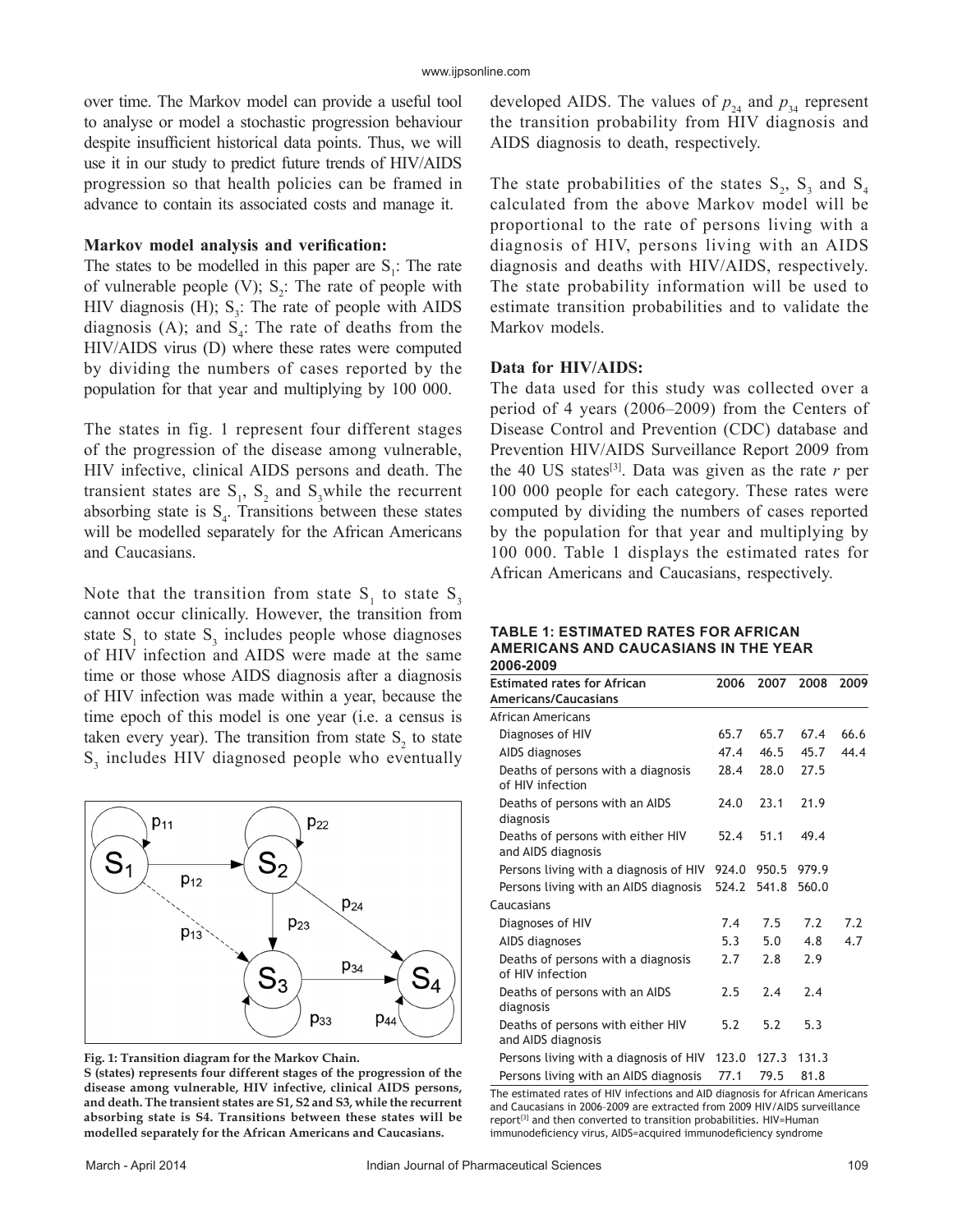These rates were then converted to the respective transition probabilities. The calculation for transition matrices will be explained in the section below.

## **Markov model analysis:**

In this section, we establish and analyse Markov models for the African Americans and Caucasians not only for a better understanding of the racial discrepancy among HIV/AIDS dynamic evolution, but also to discuss health policies and resource allocations with the projected HIV/AIDS behaviors. Given the data set for the African Americans, the transition probability matrix is expressed by:

$$
T_B = \begin{bmatrix} 1 - p_{13} - 0.00066 & 0.00066 & p_{13} & 0 \\ 0 & 1 - p_{23} - 0.02962 & p_{23} & 0.02962 \\ 0 & 0 & 0.95776 & 0.04224 \\ 0 & 0 & 0 & 1 \end{bmatrix}
$$

Here, we use an average value of rates over 2006–2009 in Table 1 to obtain transition probabilities. For instance,  $p_{12} = 0.00066$  is calculated by the average of 65.7  $\times$  10<sup>5</sup>,  $65.7 \times 10^5$ ,  $67.4 \times 10^5$  and  $66.6 \times 10^5$ . However, we cannot directly obtain the transition probabilities  $p_{13}$  and  $p_{23}$  from the given data set since these values are hidden among data. Therefore, we estimate unknown parameters in a way that minimises the mean squared error (MSE) of the rate of persons living with both a diagnosis of HIV infection and an AIDS diagnosis, and deaths of persons with HIV/AIDS diagnosis over 2006 to 2008 as expressed in the following equation:

$$
J = \min_{p_{13}} \sum_{i=2006}^{2008} \left( \left\| h_i - \hat{h}_i (p_{13}, p_{23}) \right\|^2 + \left\| g_i - \hat{g}_i (p_{13}, p_{23}) \right\|^2 \right) + \left\| d_i - \hat{d}_i (p_{13}, p_{23}) \right\|^2 \right)
$$
(2)

subject to 
$$
p_{13} + p_{23} = \frac{1111116.9 + 191111}{4}
$$
  

$$
\times \frac{1}{100000} = 0.00046
$$

where  $h_i$  is the reported rate of persons living with a diagnosis of HIV infection at the year of *i*;  $h_i(p_{13}, p_{23})$  is the estimated rate of persons living with a diagnosis of HIV infection by the Markov chain with unknown parameter of  $p_{13}$  and  $p_{23}$  at the year of *i*;  $g_i$  is the reported rate of persons living with AIDS diagnosis at the year of *i*;  $g_i(p_{13}, p_{23})$  is the estimated rate of persons living with AIDS diagnosis by the Markov chain with unknown parameter of  $p_{13}$  and  $p_{23}$  at the year of *i*;  $d_i$  is the reported rate of deaths of persons with either a diagnosis of HIV infection or AIDS diagnosis at the year of *i*;  $\hat{d}_i(p_{13}, p_{23})$  and is the estimated rate of deaths of persons with either a diagnosis of HIV infection or AIDS diagnosis at the year of *i* by the Markov chain with unknown parameter of  $p_{13}$  and  $p_{23}$  at the year of *i*.

By solving Eqn 2, we are able to obtain the transition probabilities  $p_{13} = 41$  (per 100 000) and the transition matrix  $T_B$  as follows:

$$
T_B = \begin{bmatrix} 0.99893 & 0.00066 & 0.00041 & 0 \\ 0 & 0.97033 & 0.00005 & 0.02962 \\ 0 & 0 & 0.95776 & 0.04224 \\ 0 & 0 & 0 & 1 \end{bmatrix}
$$

Applying an optimisation algorithm to estimate unknown parameters in a Markov chain is a novel and unique approach that is developed in this work, and is especially useful when available data is not enough or sometimes incomplete<sup>[19]</sup>.

## **RESULTS**

Based on the Markov model described above, the MATALB software has been used to numerically analyse HIV/AIDS progression. The predicted numbers of living with AIDS diagnosis and HIV infection, and deaths of persons with HIV/AIDS are displayed for the African Americans in fig. 2. Monotonic increases in the rates of living with AIDS diagnosis and HIV infection are projected and our study is forecasting the rate of 662.2 of living with AIDS diagnosis and the rate of 1225.3 of HIV infection by the year of 2015. In contrast, deaths of persons with either AIDS diagnosis or HIV infection are forecasted to be quite stable and constant over the years.

The same procedures to calculate the transition matrix  $T_w$  of a Markov chain for the Caucasians are repeated.

$$
T_w = \begin{bmatrix} 1 - p_{13} - 0.0000733 & 0.0000733 & p_{13} & 0 \\ 0 & 1 - p_{23} - 0.0227725 & p_{23} & 0.0227725 \\ 0 & 0 & 0.9693415 & 0.0306585 \\ 0 & 0 & 0 & 1 \end{bmatrix}
$$
  
\n
$$
p_{13} + p_{23} = \frac{5.3 + 5.0 + 4.8 + 4.7}{4} \times \frac{1}{100000} = 0.0000495
$$
  
\n
$$
p_{13} = 4.8 \text{ (per } 100,000)
$$
  
\n
$$
T_w = \begin{bmatrix} 0.9998787 & 0.0000733 & 0.0000480 & 0 \\ 0 & 0.9772259 & 0.0000015 & 0.0227725 \\ 0 & 0 & 0.9693415 & 0.0306585 \\ 0 & 0 & 0 & 1 \end{bmatrix}
$$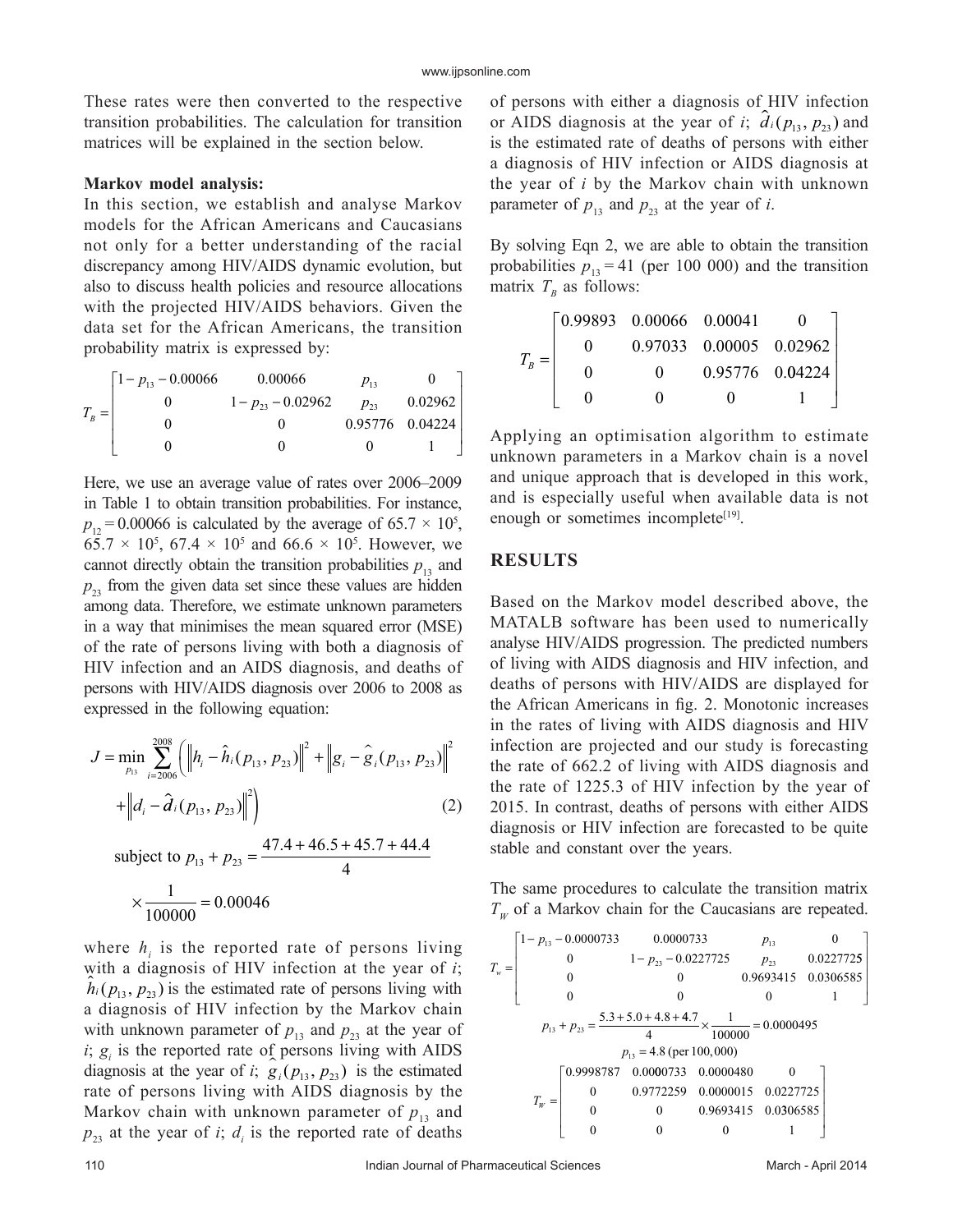

**Fig. 2: Predicted number of living and deaths with AIDS diagnosis/ HIV infection for African Americans.**

**Monotonic increases in the rates of living with AIDS diagnosis and HIV infection are projected and our study is forecasting the rate of 662.2 of living with AIDS diagnosis and the rate of 1225.3 of HIV infection by the year of 2015. In contrast, deaths of persons with either AIDS diagnosis or HIV infection are forecasted to be quite**  stable and constant over the years.  $\rightarrow$  Living with HIV infection,  **⊥E**— Living with AIDS diagnosis, → Death with HIV or AIDS dianosis, x Reported numbers.

Fig. 3 shows a similarly increasing trend in Caucasians living with AIDS diagnosis and HIV infection compared with African Americans. However, the absolute number of Caucasians living with AIDS diagnosis and HIV infection are much smaller than African Americans. This discrepancy between both the races can be clearly seen in Table 2 and fig. 4, in which the numbers of living with AIDS diagnosis, HIV infection and deaths in both the races are illustrated simultaneously until 2030.

## **Model verification:**

Computed results from the Markov chain modelling can be compared with reported statistics in Table 1 to assess how accurately the model is predicting what it is meant to forecast. Because data related to HIV/AIDS infections is handled confidentially across most parts of the country and infected people may hesitate to officially report it to CDC, the reported infection rates are only estimates. The CDC database comparisons of the calculated figures to the real figures will be done to verify the model. Table 3 shows the statistics from the Markov chain modelling against those from the 2009 HIV/AIDS surveillance report. Predictions of people living with and dead because of HIV/AIDS diagnoses for both races were fairly close to the reported statistics, as shown in Table 3.



**Fig. 3: Predicted number of living and deaths with AIDS diagnosis/ HIV infection for whites.** 

**A similarly increasing trend in Caucasians living with AIDS diagnosis and HIV infection compared with African Americans.**  Living with HIV infection, **-a** Living with AIDS diagnosis,  $\rightarrow$  Death with HIV or AIDS dianosis, **x** Reported numbers.

| <b>TABLE 2: PREDICTED AIDS DIAGNOSIS/HIV</b> |
|----------------------------------------------|
| <b>INFECTION NUMBERS (IN THOUSANDS)</b>      |

| Years |                              | African American              |                                      |                              | White                         |                                      |  |  |
|-------|------------------------------|-------------------------------|--------------------------------------|------------------------------|-------------------------------|--------------------------------------|--|--|
|       | Living<br>with<br><b>HIV</b> | Living<br>with<br><b>AIDS</b> | <b>Deaths</b><br>with HIV<br>or AIDS | Living<br>with<br><b>HIV</b> | Living<br>with<br><b>AIDS</b> | <b>Deaths</b><br>with HIV<br>or AIDS |  |  |
| 2006  | 924.0                        | 524.2                         | 52.4                                 | 123.0                        | 77.1                          | 5.2                                  |  |  |
| 2007  | 961.9                        | 542.5                         | 49.5                                 | 127.5                        | 79.5                          | 5.2                                  |  |  |
| 2008  | 998.7                        | 560.0                         | 51.4                                 | 131.9                        | 81.9                          | 5.3                                  |  |  |
| 2009  | 1034.3                       | 576.7                         | 53.2                                 | 136.2                        | 84.2                          | 5.5                                  |  |  |
| 2010  | 1068.7                       | 592.6                         | 55.0                                 | 140.4                        | 86.4                          | 5.7                                  |  |  |
| 2011  | 1102.1                       | 607.8                         | 56.7                                 | 144.5                        | 88.5                          | 5.8                                  |  |  |
| 2012  | 1134.4                       | 622.4                         | 58.3                                 | 148.5                        | 90.6                          | 6.0                                  |  |  |
| 2013  | 1165.7                       | 636.3                         | 59.9                                 | 152.5                        | 92.6                          | 6.2                                  |  |  |
| 2014  | 1196.0                       | 649.5                         | 61.4                                 | 156.3                        | 94.5                          | 6.3                                  |  |  |
| 2015  | 1225.3                       | 662.2                         | 62.9                                 | 160.0                        | 96.4                          | 6.5                                  |  |  |
| 2016  | 1253.7                       | 674.3                         | 64.3                                 | 163.7                        | 98.3                          | 6.6                                  |  |  |
| 2017  | 1281.1                       | 685.8                         | 65.6                                 | 167.3                        | 100.0                         | 6.7                                  |  |  |
| 2018  | 1307.7                       | 696.8                         | 66.9                                 | 170.8                        | 101.7                         | 6.9                                  |  |  |
| 2019  | 1333.4                       | 707.3                         | 68.2                                 | 174.2                        | 103.4                         | 7.0                                  |  |  |
| 2020  | 1358.3                       | 717.3                         | 69.4                                 | 177.5                        | 105.0                         | 7.1                                  |  |  |
| 2021  | 1382.4                       | 726.9                         | 70.5                                 | 180.8                        | 106.6                         | 7.3                                  |  |  |
| 2022  | 1405.7                       | 736.0                         | 71.6                                 | 183.9                        | 108.1                         | 7.4                                  |  |  |
| 2023  | 1428.2                       | 744.6                         | 72.7                                 | 187.0                        | 109.6                         | 7.5                                  |  |  |
| 2024  | 1450.0                       | 752.9                         | 73.8                                 | 190.1                        | 111.0                         | 7.6                                  |  |  |
| 2025  | 1471.1                       | 760.8                         | 74.8                                 | 193.0                        | 112.4                         | 7.7                                  |  |  |
| 2026  | 1491.5                       | 768.3                         | 75.7                                 | 195.9                        | 113.7                         | 7.8                                  |  |  |
| 2027  | 1511.2                       | 775.4                         | 76.6                                 | 198.8                        | 115.0                         | 7.9                                  |  |  |
| 2028  | 1530.3                       | 782.2                         | 77.5                                 | 201.5                        | 116.2                         | 8.1                                  |  |  |
| 2029  | 1548.7                       | 788.7                         | 78.4                                 | 204.2                        | 117.5                         | 8.2                                  |  |  |
| 2030  | 1566.5                       | 794.9                         | 79.2                                 | 206.9                        | 118.6                         | 8.3                                  |  |  |

The predicted numbers by the Markov chain modelling, of living with AIDS diagnosis, HIV infection, and deaths in both Caucasians and Africa Americans are illustrated simultaneously until 2030. The absolute number of Caucasians living with AIDS diagnosis and HIV infection are much smaller than Africa Americans. HIV=Human immunodeficiency virus, AIDS=acquired immunodeficiency syndrome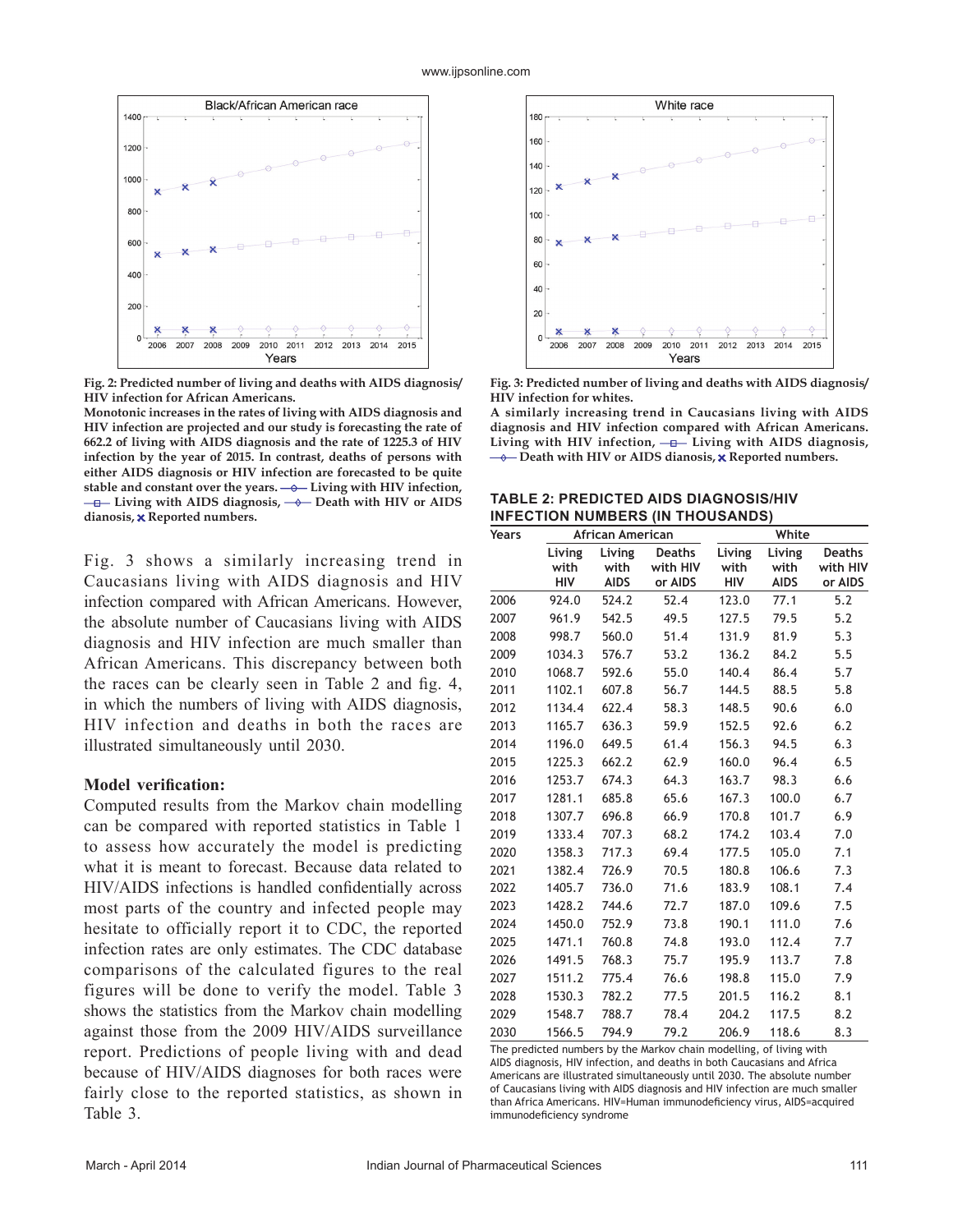|  |  | TABLE 3: MARKOV MODEL VERIFICATION WITH 2009 HIV SURVEILLANCE REPORT |  |
|--|--|----------------------------------------------------------------------|--|
|--|--|----------------------------------------------------------------------|--|

| Year                    | Africa American (in thousands) |               |              | White (in thousands) |               |              |  |
|-------------------------|--------------------------------|---------------|--------------|----------------------|---------------|--------------|--|
|                         | Reported no.                   | Predicted no. | Error no.    | Reported no.         | Predicted no. | Error no.    |  |
| 2006                    |                                |               |              |                      |               |              |  |
| Living with HIV         | 924.0                          | 924.0         | $\mathbf{0}$ | 123.0                | 123.0         | 0            |  |
| Living with AIDS        | 524.2                          | 524.2         | 0            | 77.1                 | 77.1          |              |  |
| Deaths with HIV or AIDS | 52.4                           | 52.4          | 0            | 5.2                  | 5.2           | 0            |  |
| 2007                    |                                |               |              |                      |               |              |  |
| Living with HIV         | 950.5                          | 961.9         | 11.4         | 127.3                | 127.5         | 0.2          |  |
| Living with AIDS        | 541.8                          | 542.5         | 0.7          | 79.5                 | 79.5          | 0            |  |
| Deaths with HIV or AIDS | 51.1                           | 49.5          | $-1.6$       | 5.2                  | 5.2           | 0            |  |
| 2008                    |                                |               |              |                      |               |              |  |
| Living with HIV         | 979.9                          | 998.7         | 18.8         | 131.3                | 131.9         | 0.6          |  |
| Living with AIDS        | 560.0                          | 560.0         | $\mathbf{0}$ | 81.8                 | 81.9          | $\mathbf{0}$ |  |
| Deaths with HIV or AIDS | 49.4                           | 51.4          | 2            | 5.3                  | 5.3           | 0            |  |

The statistics from the Markov chain modelling are compared with those from the 2009 HIV/AIDS surveillance report to assess how accurately the model is predicting what it is meant to forecast. Predictions of people living with and dead because of HIV/AIDS diagnoses for both races were fairly close to the reported statistics. HIV=Human immunodeficiency virus, AIDS=acquired immunodeficiency syndrome



**Fig. 4: The predicted number of living and deaths with AIDS diagnosis/HIV infection.** 

**The absolute number of Caucasians living with AIDS diagnosis and HIV infection are much smaller than African Americans.**  Living with HIV infection, Black, —**I**— Living with AIDS diagnosis, Black,  $\rightarrow$  Death with HIV or AIDS dianosis, Black,  $\rightarrow$  Living with HIV infection, White,  $-$ o-Living with AIDS diagnosis, White,  $\longrightarrow$  Death with HIV or AIDS dianosis, White.

## **DISCUSSION**

The study shows that the number of HIV/AIDS diagnoses and HIV/AIDS related deaths each year is quite consistent, while the number of people living with HIV/AIDS among the infected population is increasing. The continuously increasing number of people who have HIV/AIDS reminds us of challenges associated with the disease, particularly the mortality and a lot of issues associated with perception of the disease, patient education and its long term management.

The trends suggest that the current HAART-based management of HIV/AIDS, which is evidence based, is relatively successful and effective. Furthermore, the consistently increasing rate of newly diagnosed HIV infections implies that current HIV preventive interventions or strategies are effective yet not sufficient for controlling the disease. To improve HIV/AIDS awareness, CDC and its partners have designated the day of February 7 as the National Black HIV/AIDS Awareness Day<sup>[4]</sup>.

In our study, we also observed an increasing racial disparity related to HIV/AIDS. Government agencies such as CDC have implemented interventions or strategies that address racial disparities related to HIV/AIDS. Diverse HIV prevention efforts, such as national antiAIDS campaign, sexual health education, behavioural change intervention programmes targeted towards different vulnerable populations, have helped these affected people to get treatment<sup>[1]</sup>. CDC has also initiated relevant activities such as "Take Charge. Take the Test", "Act Against AIDS Leadership Initiative (AAALI)", and "Expanded Testing Initiative (ETI)". Additionally, community-based organisations or foundations have also developed prevention interventions for the African American population, such as "Women Involved in Life Learning from Other Women (WILLOW)", "Sister to sister" and "Nia". Despite these efforts to address the issue, there remains a lack of persistent delivery, evaluation and improvement in the current programmes and interventions. Undoubtedly, all these efforts need collaboration of people working at the national level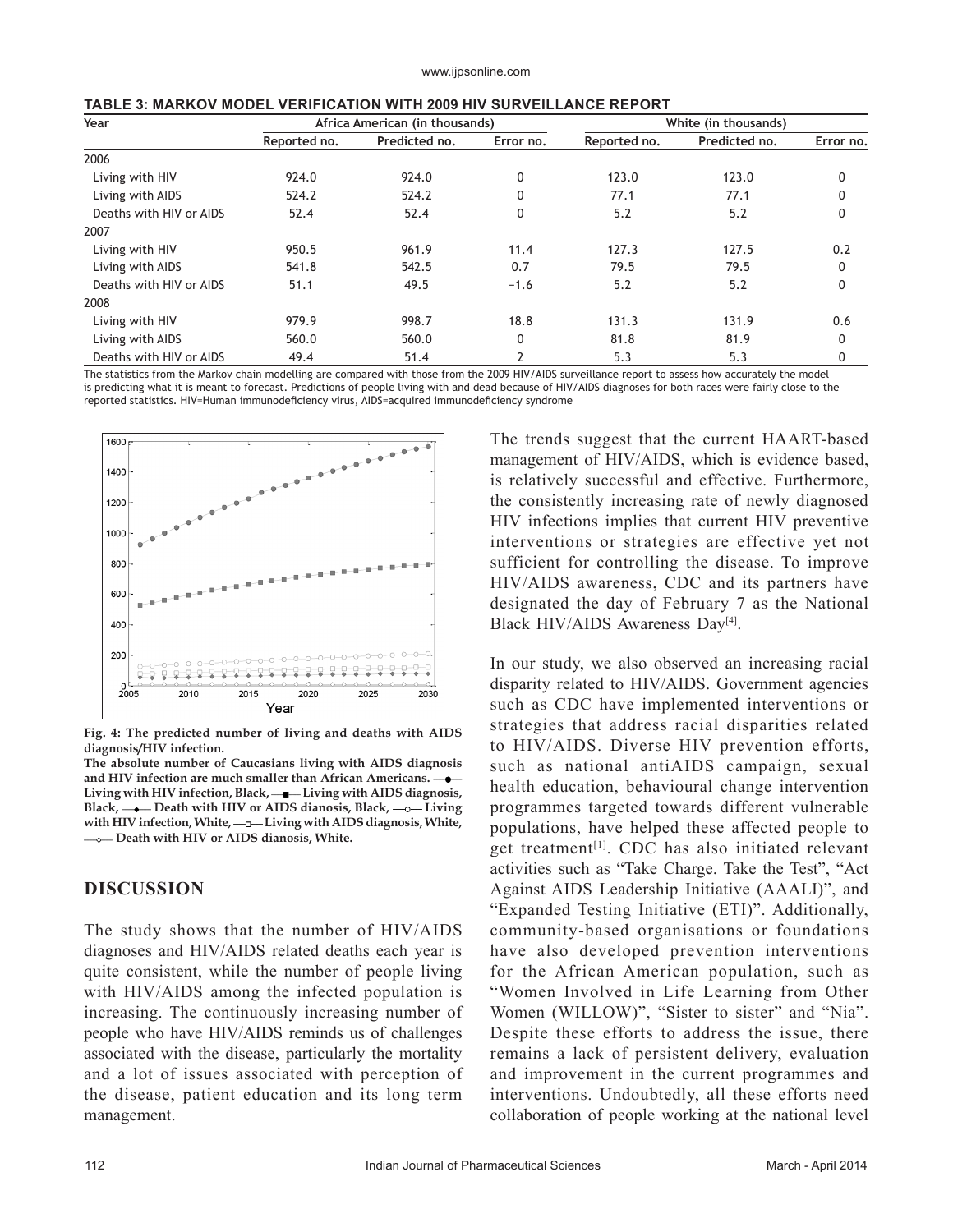down and the community level for further success at the grass-roots level<sup>[1]</sup>.

The cost of HIV-related lifetime health care in 1998 was \$342 000, which increased to \$600 000 in 2006, and the average monthly cost of  $$2100^{[20]}$ . These findings imply that we should consider developing and implementing cost-effective HIV/AIDS care, preventive interventions or monitoring programmes to control the epidemic and ultimately reduce the HIV/AIDS-related health care costs. Structures interventions focusing on preventive measures such as increased use of condoms and avoiding multiple partners can be cost-effective in the long run. Similarly, the antiretroviral therapy (ART) for preventing mother-to-child HIV transmission amounts to a saving of US\$ 34 per disability-adjusted life-year, whereas the full ART treatment to a pregnant woman living with HIV can be costly for the first few years but would lead to tremendous savings in the long run by saving the newly born from being orphans and HIV. Vulnerable populations such as sex workers or intravenous drug users might experience fear and tend to be mobile from one place to another since their visibility might lead to their arrest or violence from authorities. Cost-effective interventions focusing on collective action-based structural approaches such as providing peer led outreach, resolving crisis, providing temporary shelter and community mobilisation can help to reduce the risk taking behaviours of such individuals[2,21].

Healthcare providers treat diverse patients, including patients with language barriers, low health literacy with many unattended cultural needs. Hence approaches that portray the cultural sensitivity and cultural competency of the healthcare providers can fulfil the unmet needs of such patients<sup>[22]</sup>. Provision of culturally competent care can shift the focal point from providing cure for the ailment to the individual patient's needs. In case of African American patients, health care providers should bear certain behaviour traits of the patients in mind such as addressing patients formally, look in the patient's eyes while making conversation, explain the reasons for seeking personal information and try to gain trust of the patients during interactions with them<sup>[23]</sup>.

The patient provider interactions in case of African American patients are more dominated by providers and patients tend to exchange less information with the providers. Hence, it is important for the providers to have engaging conversations with the patients by probing them for more information, making decisions collectively and by being a patient listener. Such actions on behalf of the providers can generate more respect in the minds of the patients and their perception of racism might reduce considerably $[24]$ . Cultural competency interventions can be designed as per the needs of the patients, thereby provide practical solutions and make an impact in changing the health behaviour of the patients. Such interventions can help overcome stigma, mistrust and language barriers and can be more effective when conducted in partnerships with the community leaders, community workers and faith based organisations<sup>[25]</sup>. Considering the limited resource availability, we need interventions with the greatest potential to control the epidemic, for example the ones that mainly target the high risk populations and geographic areas $[4]$ . Integrating cultural, social, contextual and interpersonal relationship factors that impact the sexual health in the African Americans can help researchers develop strategies that can be used in creating programmes on prevention, sexual health education and behavioural change. Research has shown that African Americans with HIV/AIDS tend to have lower ART adherence, mean CD4 T-cell count and immunological and virological responses to ART compared with Caucasians with HIV/AIDS[26-32]. Socioeconomic determinants such as lack of proper housing, health insurance, education and job security, environmental stressors, isolation by family and friends can impact the well-being of the HIV/AIDS patients and further increase the racial health disparity<sup>[22]</sup>.

In order to design interventions that reduce disease transmission among the African Americans, it is important to understand their risk taking behaviour, not as being part of a single race but being part of individual subgroups like age, gender, sexuality and occupation[33]. HIV/AIDS in itself is associated with a lot of stigma among African Americans and particularly more for homosexual, bisexual or transgender patients, to an extent whereby such patients might experience isolation<sup>[33]</sup>. Ethnocentric research focusing on mental health issues (depression), cultural and religious factors can provide further insight about the stress inducing and risk taking behaviour among African Americans<sup>[34]</sup>. Providing public health educational messages about HIV prevention among the adolescent population and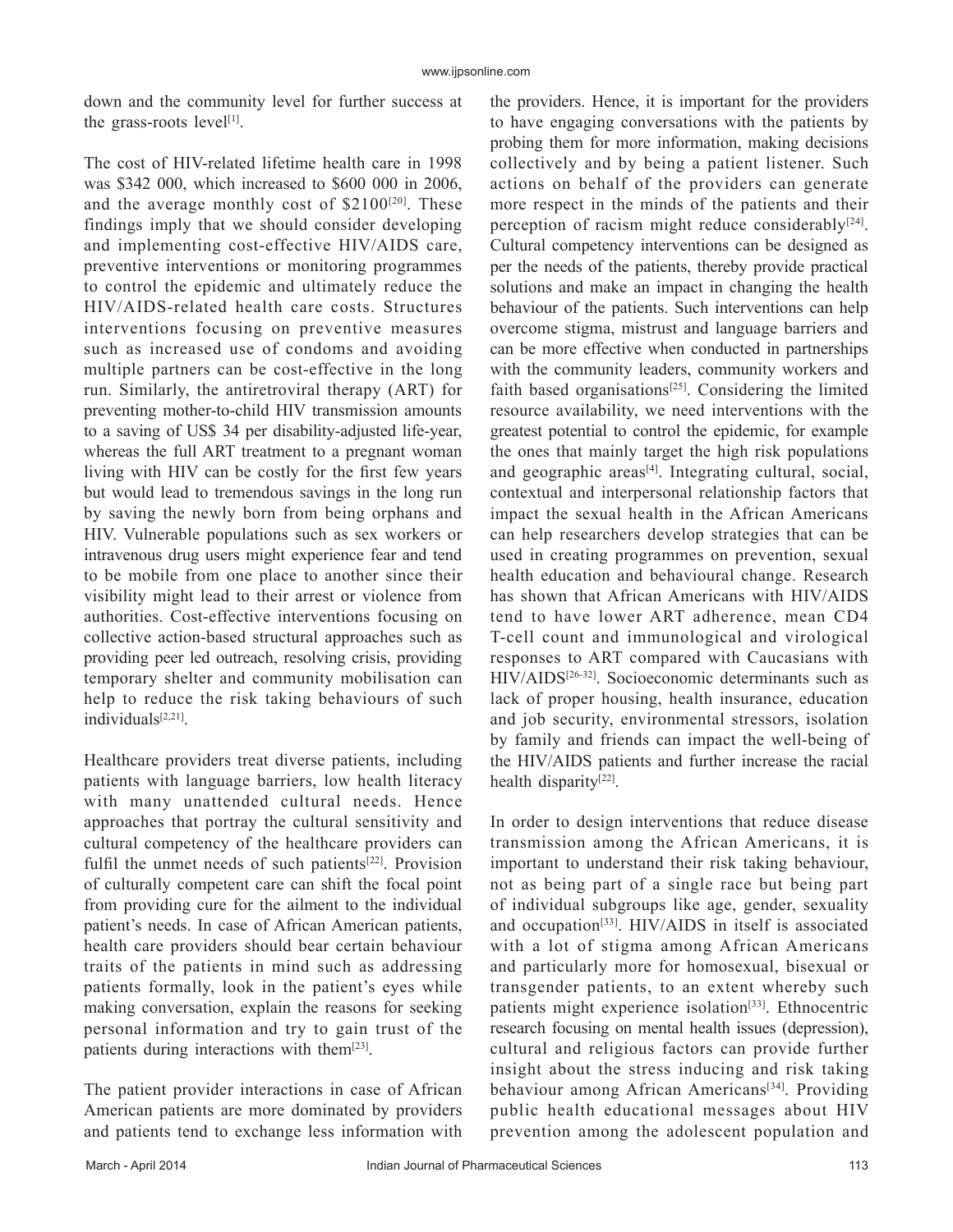encouraging disease disclosure for protecting sexual partners and family members can reduce mistrust and improve awareness among the different subgroups in the African American community. If researchers have an understanding of the interpersonal relationships of the HIV positive patients with their family and friends, appropriate interventions can be designed that prevent social isolation. This can be done by focusing on social networks and incorporating religious and cultural resources such as churches and faith-based community organisations. Management of HIV/ AIDS requires not only empowering patients but also training healthcare personnel. Providing equal opportunity and appropriate training to African American students in different healthcare sectors, recruiting and retaining African American faculty in academic institutions and including African American people in higher leadership roles can help to increase the rates of minority healthcare workers who can provide patient centred care to the African American patients[23]. HIV and sexual health training given to physicians can improve their ability to treat their patients and have open communication with them<sup>[33]</sup>.

The primary concern to any government is to control widespread and severe epidemics such as HIV/AIDS. Health care needs for infected people can be planned well in advance in anticipation of new cases. The results from our study imply that ethnographic considerations should be incorporated in the HIV/AIDS prevention, management and programme evaluation interventions to optimise resource allocation. Our findings can be helpful and informative for the policy makers to make decisions and develop antiAIDS campaigns to determine proactive measures to counter the infection rate. Results from this study can be used for the supply chain logistic operations of antiretroviral drug manufacturers. The prospect of using this model to predict the prevalence of HIV/AIDS in other races looks promising.

However, there are still technical limitations in this work. The Markov model in this work is constructed based on the statistics in the HIV surveillance report only from 2006 to 2009 due to unavailability of previous years' data. If more historical data were available, model estimation and prediction would be more precise. Since we model a HIV/ AIDS progression with a homogeneous Markov model whose transition probabilities are stationary

and constant, changes in transition behaviour and characteristics cannot be represented with this model.

## **REFERENCES**

- 1. Quinn TC. Global burden of the HIV pandemic. Lancet 1996;348:99-106.
- 2. UN Joint Programme on HIV/AIDS. Global Report: UNAIDS Report on the Global AIDS Epidemic: 2010. Available from: http://www. refworld.org/docid/4cfca9c62.html [Last accessed on 2013 May 27].
- 3. United States Centers for Disease Control and Prevention. HIV Surveillance Report, Volume 21. Diagnoses of HIV infection and AIDS in the United States and dependent areas, 2009. Available from: http:// www.cdc.gov/hiv/pdf/statistics\_2009\_HIV\_Surveillance\_Report\_vol\_21. pdf [Last accessed on 2013 May 27].
- 4. United States Centers for Disease Control and Prevention. Fact sheets 2011: HIV among African Americans, 2011. Available from: http:// www.cdc.gov/nchhstp/newsroom/docs/FastFacts-AA-FINAL508COMP. pdf [Last accessed on 2013 May 27].
- 5. Ross SM. Stochastic Processes. 2nd ed. Wiley Series in probability and statistics. Hoboken, NJ: John Wiley and Sons Inc; 1995.
- 6. Kuo HS, Chang HJ, Chou P, Teng L, Chen TH. A Markov chain model to assess the efficacy of screening for non‑insulin dependent diabetes mellitus (NIDDM). Int J Epidemiol 1999;28:233-40.
- 7. Davies R, Johnson D, Farrow S. Planning patient care with a Markov model. Opl Res Q 1975;26:599-607.
- 8. Kay R. A Markov model for analyzing cancer markers and disease states in survival studies. Biometrics 1986;42:855-65.
- 9. Pérez-Ocón R, Ruiz-Castro JE, Gámiz-Pérez ML. Non-homogeneous Markov models in the analysis of survival after breast cancer. J R Stat Soc Ser C Appl Stat 2001;50:111-24.
- 10. Jackson CH, Sharples LD. Hidden Markov models for the onset and progression of bronchiolitis obliterans syndrome in lung transplant recipients. Stat Med 2002;21:113-28.
- 11. Commenges D, Joly P, Letenneur L, Dartiques JF. Incidence and mortality of Alzheimer's disease or dementia using an illness-death model. Stat Med 2004;23:199-210.
- 12. Bature RS, Obiniyi AA, Absalom EE, Sule OO. Markov chain simulation of HIV/AIDS movement pattern. Int J Comput Sci 2010;8:156-67.
- 13. Sweeting MJ, Farewell VT, De Angelis D. Multi-state Markov models for disease progression in the presence of informative examinationtimes: An application to hepatitis C. Stat Med 2010;29:1161-74.
- 14. Debanne SM, Bielefeld RA, Cauthen GM, Daniel TM, Rowland DY. Multivariate Markovian modeling of tuberculosis: Forecast for the United States. Emerg Infect Dis 2000;6:148-57.
- 15. Longini IM Jr, Clark WS, Byers RH, Ward JW, Darrow WW, Lemp GF, *et al*. Statistical analysis of the stages of HIV infection using a Markov model. Stat Med 1989;8:831-43.
- 16. Bailey NT. Prediction and validation in the public health modeling of HIV/AIDS. Stat Med 1994;13:1933-43.
- 17. Schinaia G. Modeling the HIV/AIDS epidemic via survivor functions. Eur J Epidemiol 2000;16:573-9.
- 18. Tan WY, Tang SC. A general Markov model of the HIV epidemic in populations involving both sexual contact and IV drug use. Math Comput Model 1994;19:83-132.
- 19. Gentleman RC, Lawless JF, Lindsey JC, Yan P. Multi-state Markov models for analyzing incomplete disease history data with illustrations for HIV disease. Stat Med 1994;13:805-21.
- 20. Schackman BR, Gebo KA, Walensky RP, Losina E, Muccio T, Sax PE, *et al*. The lifetime cost of current human immunodeficiency virus care in the United States. Med Care 2006;44:990-7.
- 21. Harper PR, Shahani AK. A decision support system for the care of HIV and AIDS patients in India. Eur J Oper Res 2003;147:187-97.
- 22. American College of physician. Racial and ethnic disparities in health